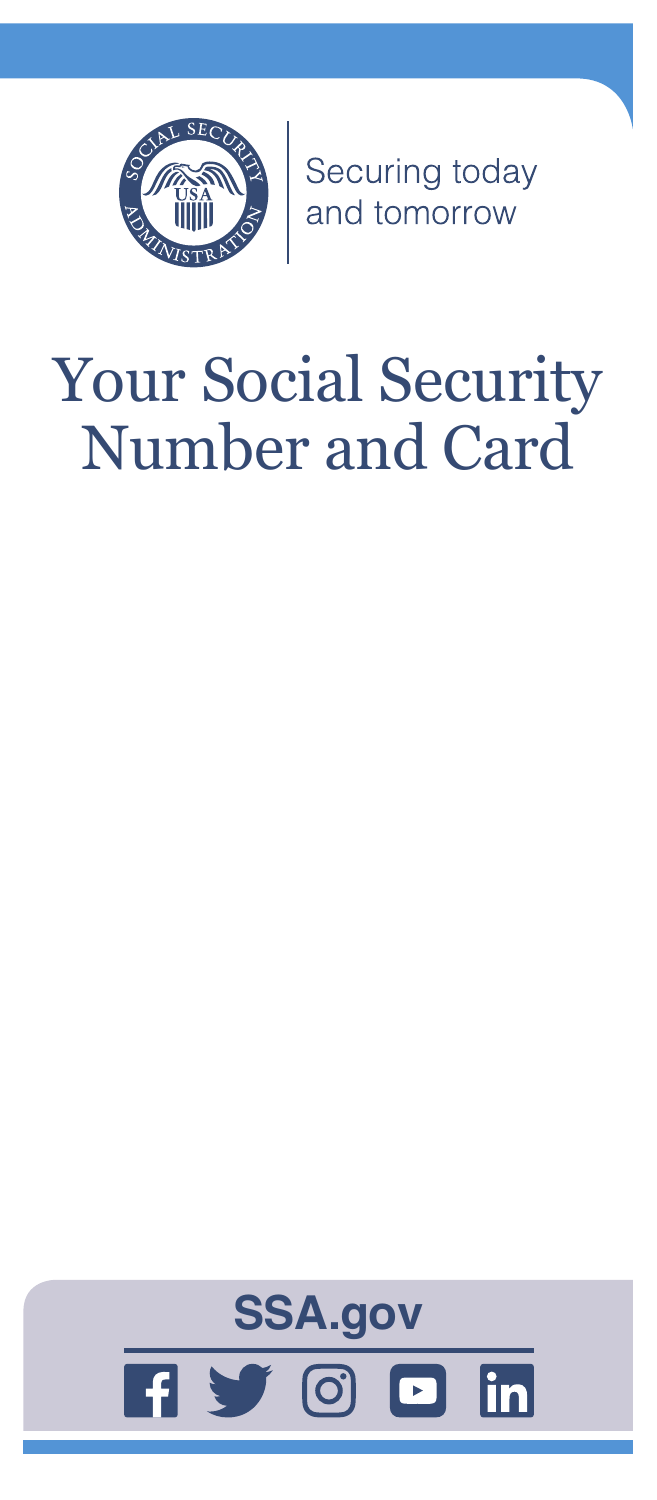You need a Social Security number to work. We use your Social Security number to record your earnings and determine your eligibility for Social Security benefits and certain government services. Many financial institutions, such as banks and credit companies, also ask for your number when you open an account.

If you are a noncitizen living in the United States, you also may need a Social Security number. For more information, see *[Social Security Numbers for](https://www.ssa.gov/pubs/EN-05-10096.pdf)  Noncitizens* [\(Publication No. 05-10096\).](https://www.ssa.gov/pubs/EN-05-10096.pdf) If you are temporarily in the United States to work, see *[Foreign Workers and](https://www.ssa.gov/pubs/EN-05-10107.pdf)  [Social Security Numbers](https://www.ssa.gov/pubs/EN-05-10107.pdf)* (Publication [No. 05-10107\).](https://www.ssa.gov/pubs/EN-05-10107.pdf)

#### How do I get a number and card?

To apply for a Social Security number and card you must:

- Complete an *[Application for a Social](https://www.ssa.gov/forms/ss-5.pdf)  [Security Card](https://www.ssa.gov/forms/ss-5.pdf)* (Form SS-5).
- Show us original documents or copies certified by the issuing agency. We cannot accept photocopies or notarized copies. All of the following documents must be current (not expired):
	- —U.S. citizenship or immigration status (including Department of Homeland Security (DHS) permission to work in the United States).
	- —Age.
	- —Identity.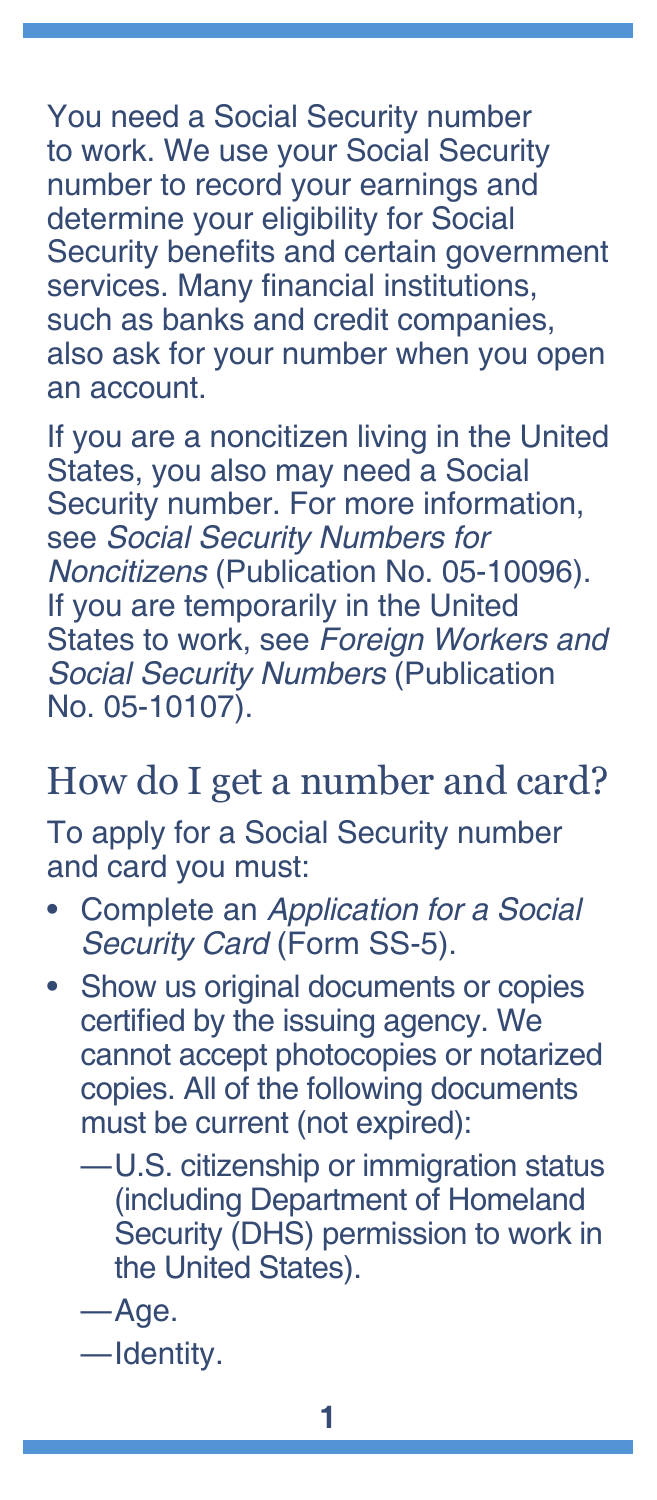You can mail your completed Application for a Social Security Card (Form SS-5) along with your documents to your **[local](https://secure.ssa.gov/ICON/main.jsp)  [Social Security office](https://secure.ssa.gov/ICON/main.jsp)**.

An in-person interview is required for anyone age 12 or older requesting an original Social Security number and card even if a parent or guardian will sign the application on the child's behalf.

**Citizenship or immigration status:** 

We can accept only certain documents as proof of U.S. citizenship. These include a U.S. birth certificate, a U.S. passport, Certificate of Naturalization or Certificate of Citizenship. If you are not a U.S. citizen, Social Security will ask to see your current U.S. immigration documents. Acceptable documents may include your:

- Form I-551, *Permanent Resident Card* (green card, includes machine-readable immigrant visa with your unexpired foreign passport).
- I-94, *Arrival/Departure Record*, with your unexpired foreign passport.
- I-766, *Employment Authorization Card* (EAD, work permit).

International students must present further documentation. For more information, see *[International Students](https://www.ssa.gov/pubs/EN-05-10181.pdf)  [and Social Security Numbers](https://www.ssa.gov/pubs/EN-05-10181.pdf)* [\(Publication No. 05-10181\)](https://www.ssa.gov/pubs/EN-05-10181.pdf).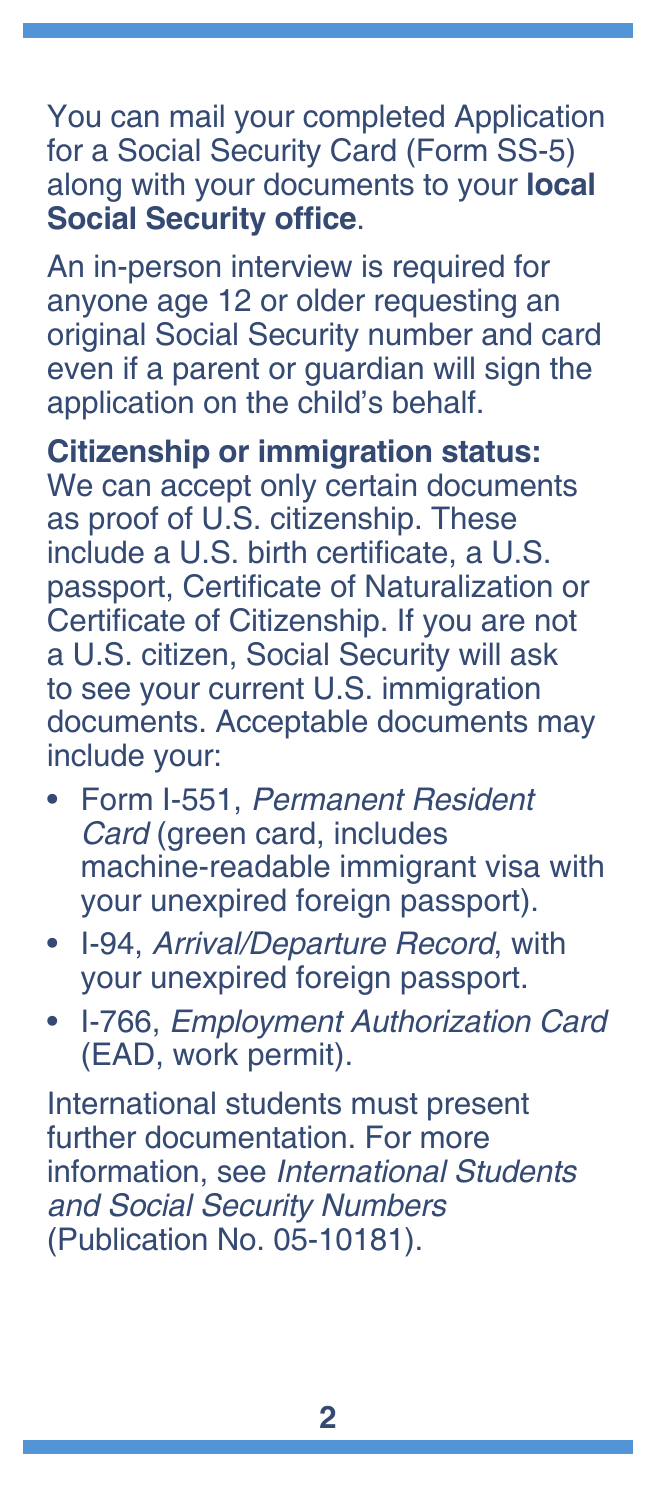**Age:** If you are U.S. born, you need to present your U.S. birth certificate (if one exists, you must submit it). If a birth certificate does not exist, we may be able to accept one of the following:

- Religious record made before the age of 5 showing your date of birth.
- U.S. hospital record of your birth.
- Passport.

If you are foreign born, you need to present your foreign birth certificate (if you have one, or can get a copy within 10 business days). If you cannot get it, we may be able accept your foreign passport and one of the following:

- I-551 Lawful Permanent Resident Card.
- I-94 Arrival/Departure Record.

**Identity:** We can accept only certain documents as proof of identity. An acceptable document must be current (not expired) and show your name, identifying information, and preferably a recent photograph. Social Security will ask to see a U.S. driver's license, state-issued nondriver identification card, or U.S. passport as proof of identity. If you don't have the specific documents we ask for, we'll ask to see other documents including:

- Employee ID card.
- School ID card.
- Health insurance card (not a Medicare card).
- U.S. military ID card.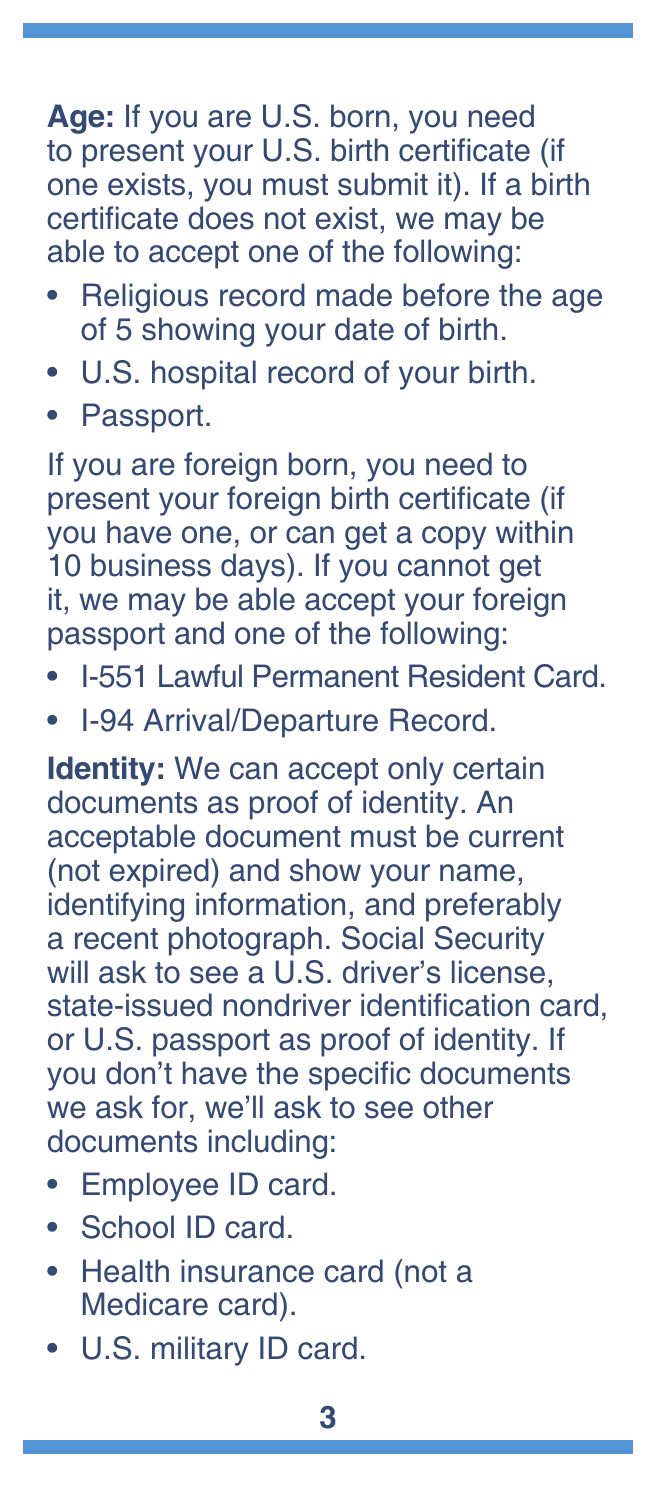- Adoption decree.
- Life insurance policy.
- Marriage document (only in name change situations).

*All documents must be either*  **originals or copies certified by the issuing agency. We can't accept**  *photocopies or notarized copies of*  **documents.** We may use one document for two purposes. For example, we may use your U.S. passport as proof of both citizenship and identity. Or, we may use your U.S. birth certificate as proof of age and citizenship. *However,*  **you must provide at least two separate documents.**

We will mail your Social Security card as soon as we have all of your information and have verified your documents with the issuing offices.

#### What does it cost?

There is no charge for a Social Security number and card. If someone wants to charge you for getting a number or card, please remember that these services are free. You can report anyone attempting to charge you by contacting our Office of the Inspector General at **<https://oig.ssa.gov>**.

## Are there different types of cards?

We issue three types of Social Security cards. All cards show your name and Social Security number.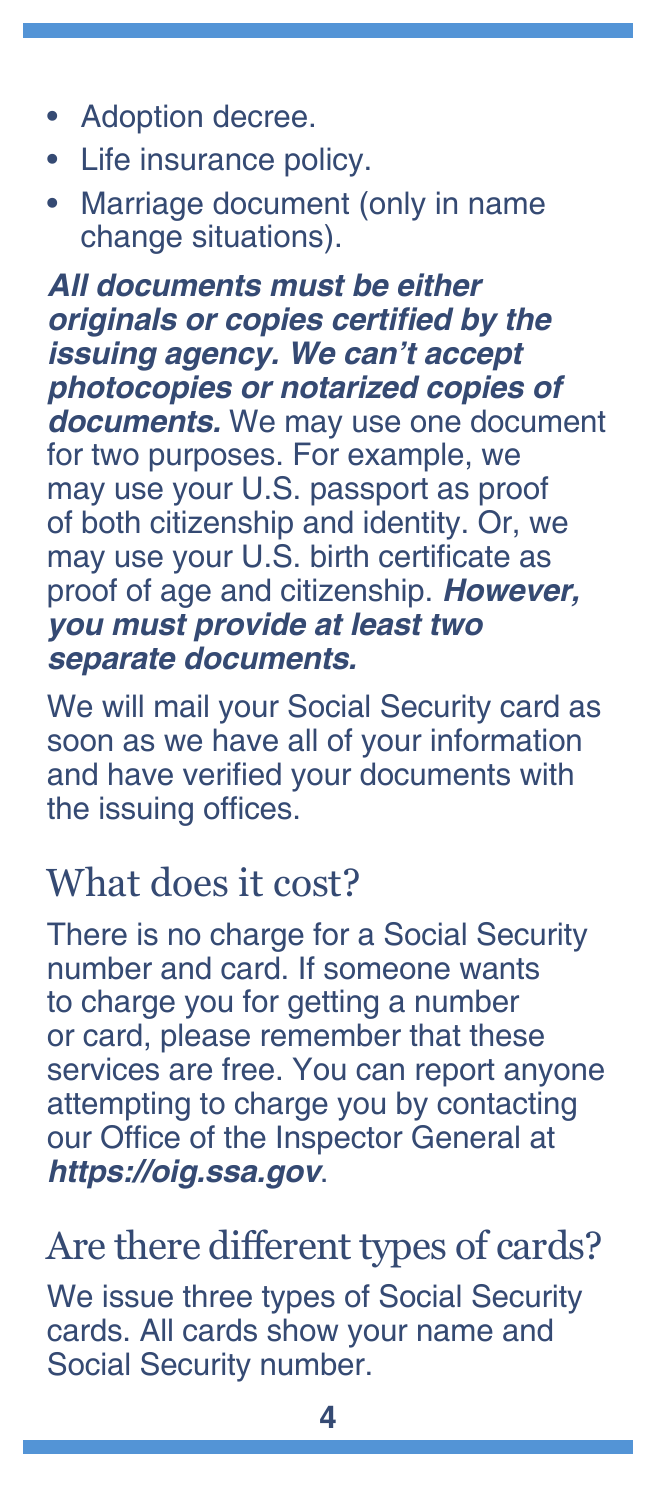- The first type of card shows only your name and Social Security number. People who have this type of card can work without restriction. We issue it to:
	- —U.S. citizens.

—People with Lawful Permanent Resident status.

- The second type of card shows your name and number and notes, "VALID FOR WORK ONLY WITH DHS AUTHORIZATION." We issue this type of card to people lawfully admitted to the United States on a temporary basis who have DHS authorization to work.
- The third type of card shows your name and number and notes, "NOT VALID FOR EMPLOYMENT." We issue it to people from other countries who meet one of the following:
	- —Are lawfully admitted to the United States without work authorization from DHS, but with a valid nonwork reason for needing a Social Security number.
	- —Need a number because of a federal law requiring a Social Security number to get a benefit or service.

#### How do I get my child a Social Security number?

It is a good idea to get the number when your child is born. You can apply for a Social Security number for your baby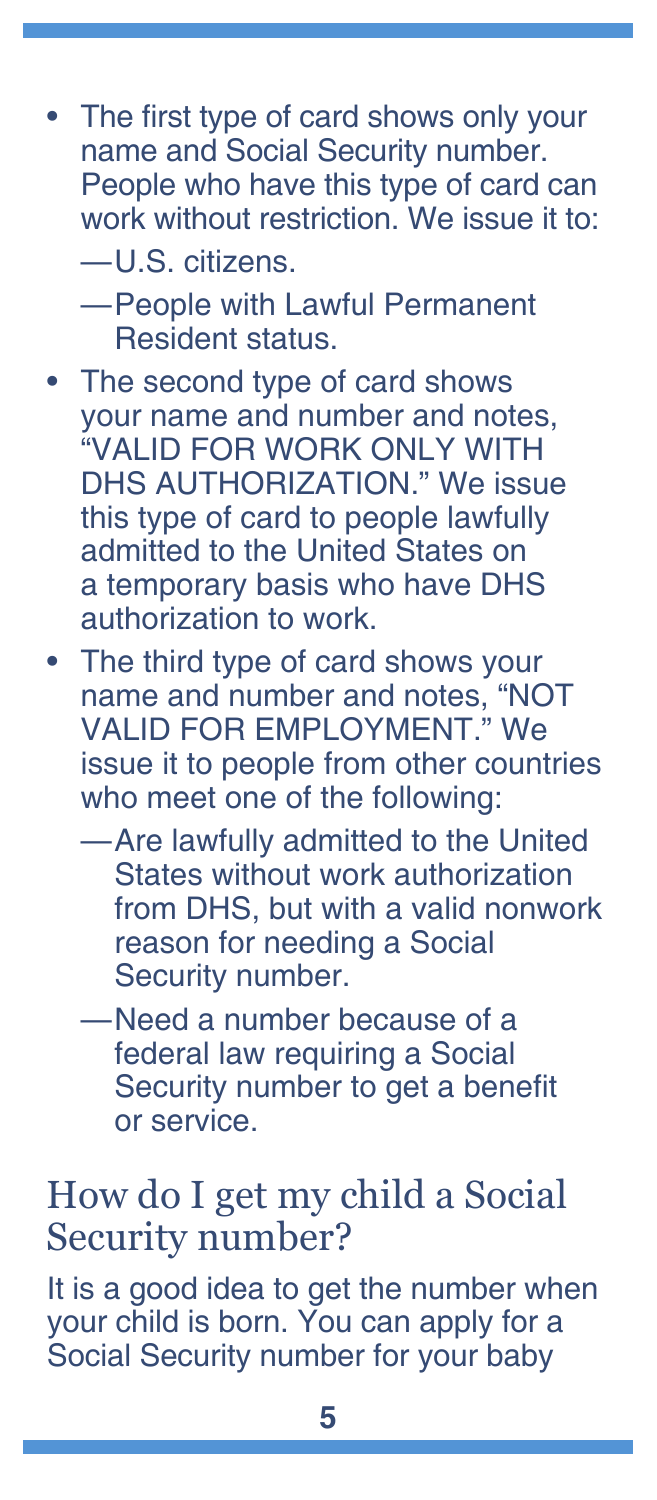when you apply for your baby's birth certificate. The state agency that issues birth certificates will share your child's information with us. We'll mail the Social Security card to you.

Or, you can wait and apply at any Social Security office. If you wait, you must provide evidence of your child's age, identity, and U.S. citizenship status. You must show us evidence of your relationship to, or responsibility for the child. You also must show us proof of your identity. We must verify your child's birth record, which can add up to 12 weeks to the time it takes to issue a card. To verify a birth record, Social Security will contact the office that issued it.

**Adoption:** We can assign your adopted child a number before the adoption is complete, but you may want to wait. Then, you can apply for the number using your child's new name. If you want to claim your child for tax purposes while the adoption is still pending, contact the Internal Revenue Service for Form W-7A, *[Application for Taxpayer](https://www.irs.gov/pub/irs-pdf/fw7a.pdf)*  [Identification Number for Pending U.S.](https://www.irs.gov/pub/irs-pdf/fw7a.pdf)  *[Adoptions](https://www.irs.gov/pub/irs-pdf/fw7a.pdf)*. For more information, see *[Social Security Numbers for Children](https://www.ssa.gov/pubs/EN-05-10023.pdf)* [\(Publication No. 05-10023\)](https://www.ssa.gov/pubs/EN-05-10023.pdf).

#### What if my name changed?

If you legally change your name because of marriage, divorce, court order or any other reason, you need to tell Social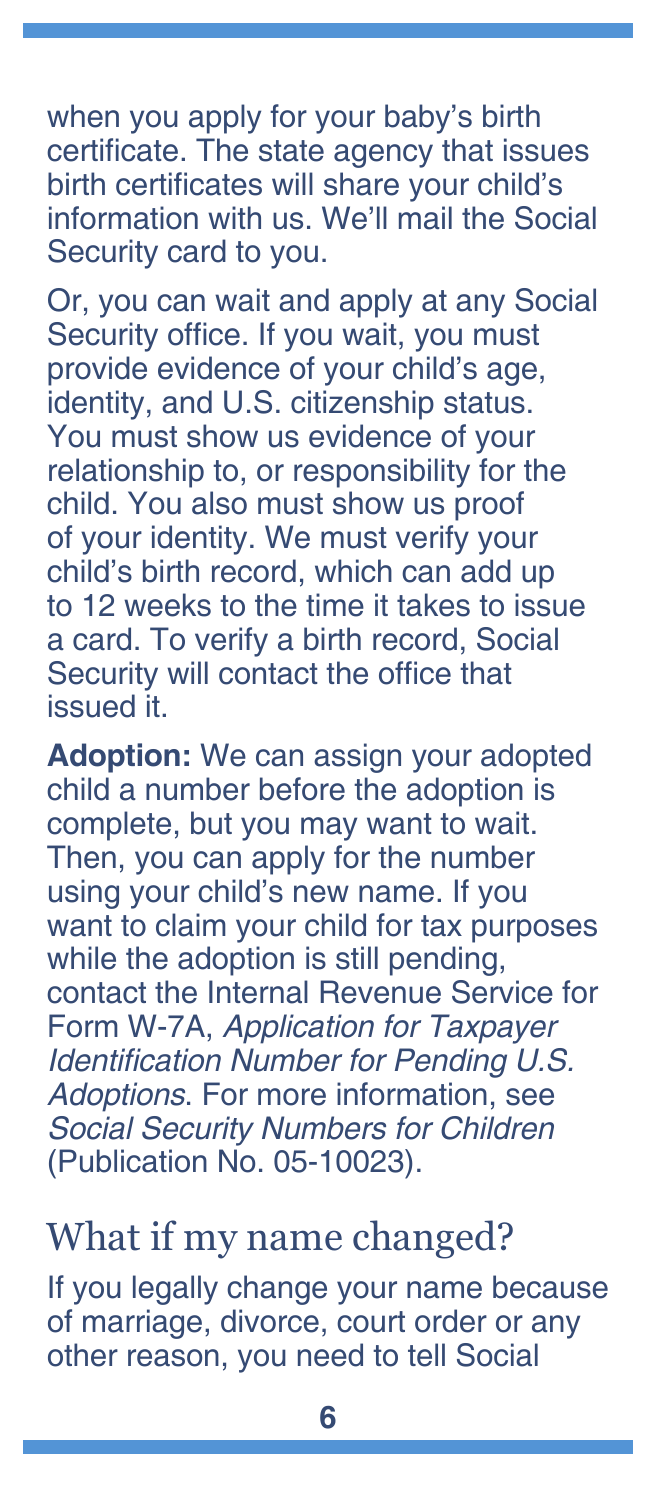Security so we can get a corrected card. If you are working, also tell your employer. If you do not tell us when your name changes, it may:

- Delay your tax refund.
- Prevent your wages from being posted correctly to your Social Security record, which may lower the amount of your future Social Security benefits.

If you need to change your name on your Social Security card, you must show us a document that proves your legal name change. Documents we may accept as proof of a legal name change include:

- Marriage document.
- Divorce decree.
- Certificate of Naturalization showing a new name.
- Court order for a name change.

If the document you provide as evidence of a legal name change doesn't give us enough information to identify you in our records, or if you changed your name more than two years ago (four years ago if you are younger than age 18), you must show us an identity document in your old name (as shown in our records). We will accept an identity document in your old name that has expired.

If you don't have an identity document in your old name, we may accept an unexpired identity document in your new name, as long as we can properly establish your identity in our records.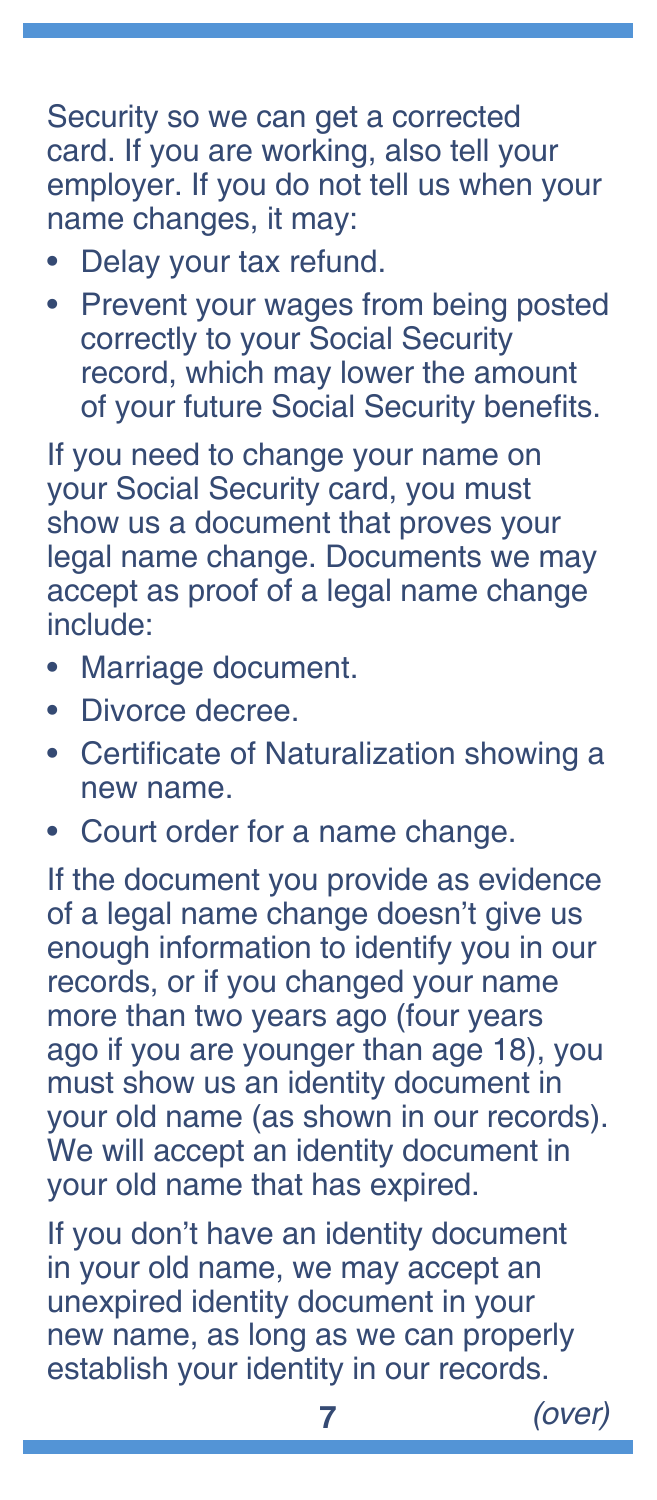Your new card will have the same number as your previous card, but will show your new name.

#### How do I make sure my records are accurate?

Each year your employer sends us a copy of your Form W-2 (*Wage and Tax Statement*). We compare your name and Social Security number on Form W-2 with the information in our records. We add the earnings shown on Form W-2 to your Social Security earnings record.

It is critical that your name and Social Security number on your Social Security card agree with your employer's payroll records and Form W-2 so that we can credit your earnings to your record. It is up to you to make sure that your Social Security records and your employer's records match. If your name or number on the Social Security card is incorrect, contact any Social Security office to make changes. Check your Form W-2 to make sure your employer's record is correct and, if it isn't, give your employer the accurate information.

You can check your earnings record with a personal *my* [Social Security](https://www.ssa.gov/myaccount/) [account](https://www.ssa.gov/myaccount/). To review your earnings, go to **[www.ssa.gov/myaccount](https://www.ssa.gov/myaccount)** and create an account.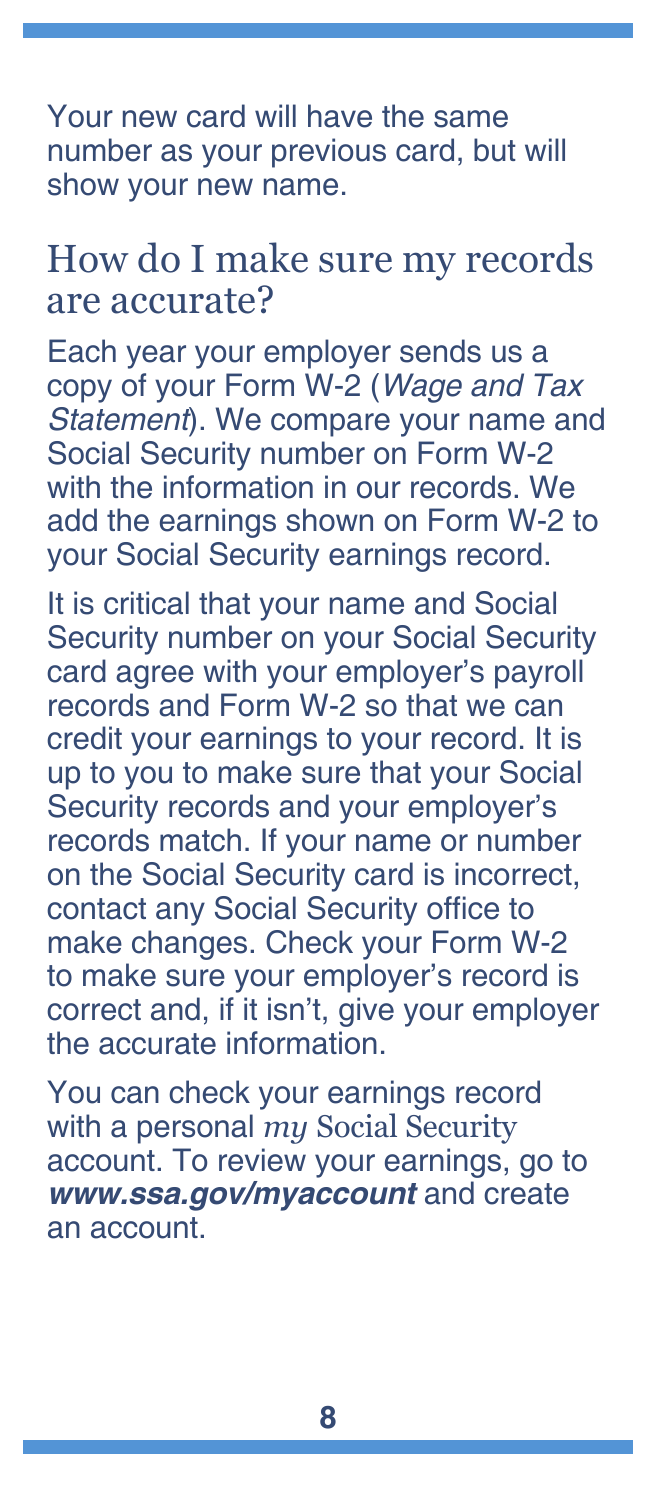### What if my immigration status or citizenship changed?

If your immigration status changed or you became a U.S. citizen, you should tell us so we can update your records. To get your immigration status or citizenship corrected, you need to show documents that prove your new status or citizenship. We can accept only certain documents as proof of citizenship for new and replacement cards. These include your U.S. passport, a Certificate of Naturalization or a Certificate of Citizenship. If you aren't a U.S. citizen, Social Security will ask to see your current immigration documents.

#### What if my card is lost or stolen?

You can replace your or your child's Social Security card for free if it is lost or stolen. However, card holders are limited to three replacement cards in a year and 10 during a lifetime. Legal name changes and other exceptions don't count toward these limits. For example, changes in noncitizen status that require card updates may not count toward these limits. Also, you may not be affected by these limits if you can prove you need the card to prevent a significant hardship.

To get a replacement Social Security card, you must show us documents proving your identity. You must also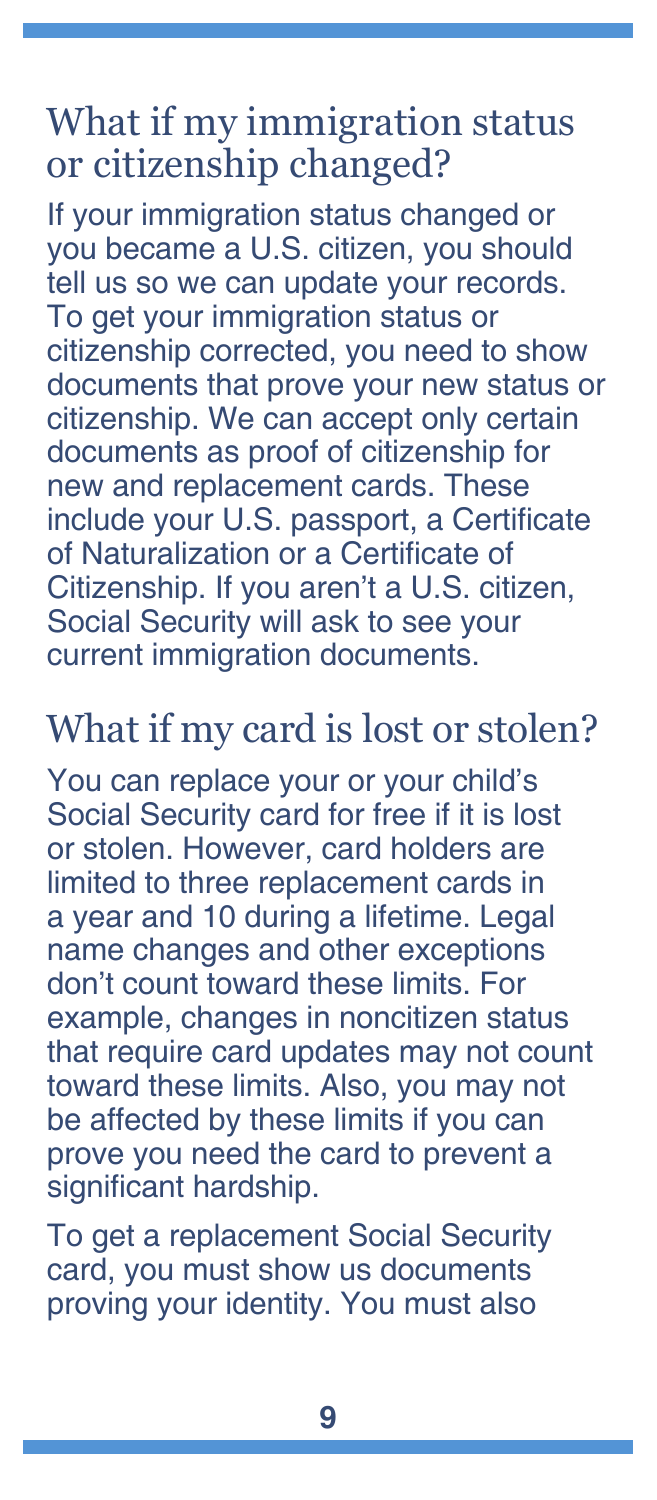show us documents proving your age and U.S. citizenship, if they're not already in our records.

Your replacement card will have the same name and number as your previous card.

To get a replacement Social Security card, you'll need to:

- Complete an *[Application for a Social](https://www.ssa.gov/forms/ss-5.pdf)  [Security Card](https://www.ssa.gov/forms/ss-5.pdf)*.
- Present an unexpired original document with identifying information, and preferably, a recent photograph that proves your identity.
- Show evidence of your U.S. citizenship if you were born outside the United States and didn't show proof of citizenship when you got your card.
- Show evidence of your current lawful noncitizen status if you are not a U.S. citizen.

If you are a U.S. citizen, you may be able to request a replacement card online using your free, personal *my* [Social Security](https://www.ssa.gov/myaccount/) account at **[www.ssa.gov/myaccount](https://www.ssa.gov/myaccount/)**. Visit **[www.ssa.gov/ssnumber](https://www.ssa.gov/ssnumber/)** for a list of participating states and other requirements.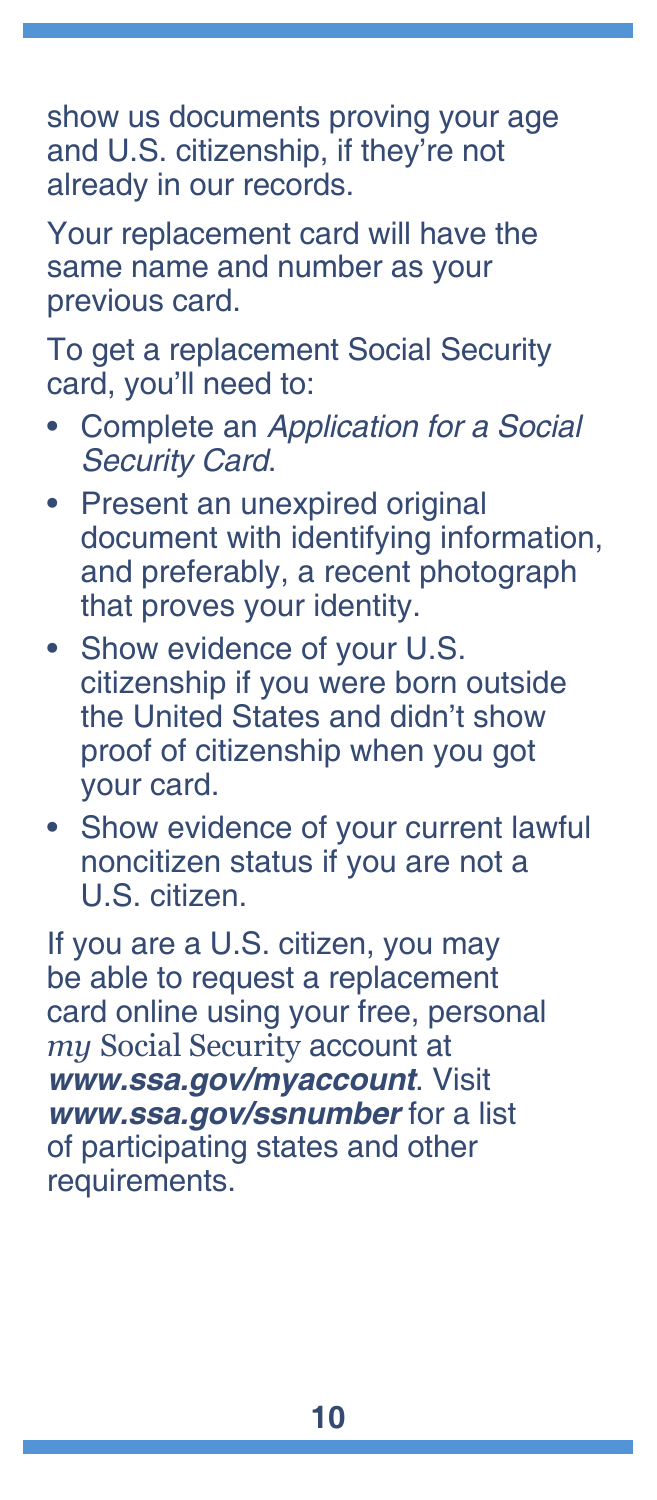#### How can I protect my Social Security number?

You should treat your Social Security number as confidential information and avoid giving it out unnecessarily. You should keep your Social Security card in a safe place with your other important papers. Don't carry it with you unless you need to show it to an employer or service provider.

We do several things to protect your number from misuse. For example, we require and carefully inspect proof of identity from people who apply to replace a lost or stolen Social Security card, or apply to correct a card. One reason we do this is to prevent people from fraudulently obtaining Social Security numbers to establish false identities. We maintain the privacy of Social Security records unless:

- The law requires us to disclose information to another government agency.
- Your information is needed to conduct Social Security or other government health or welfare program business.

You should be very careful about sharing your number and card to protect against misuse of your number. Giving your number is voluntary even when you're asked for the number directly. If requested, you should ask:

- Why is your number needed?
- How will they use your number?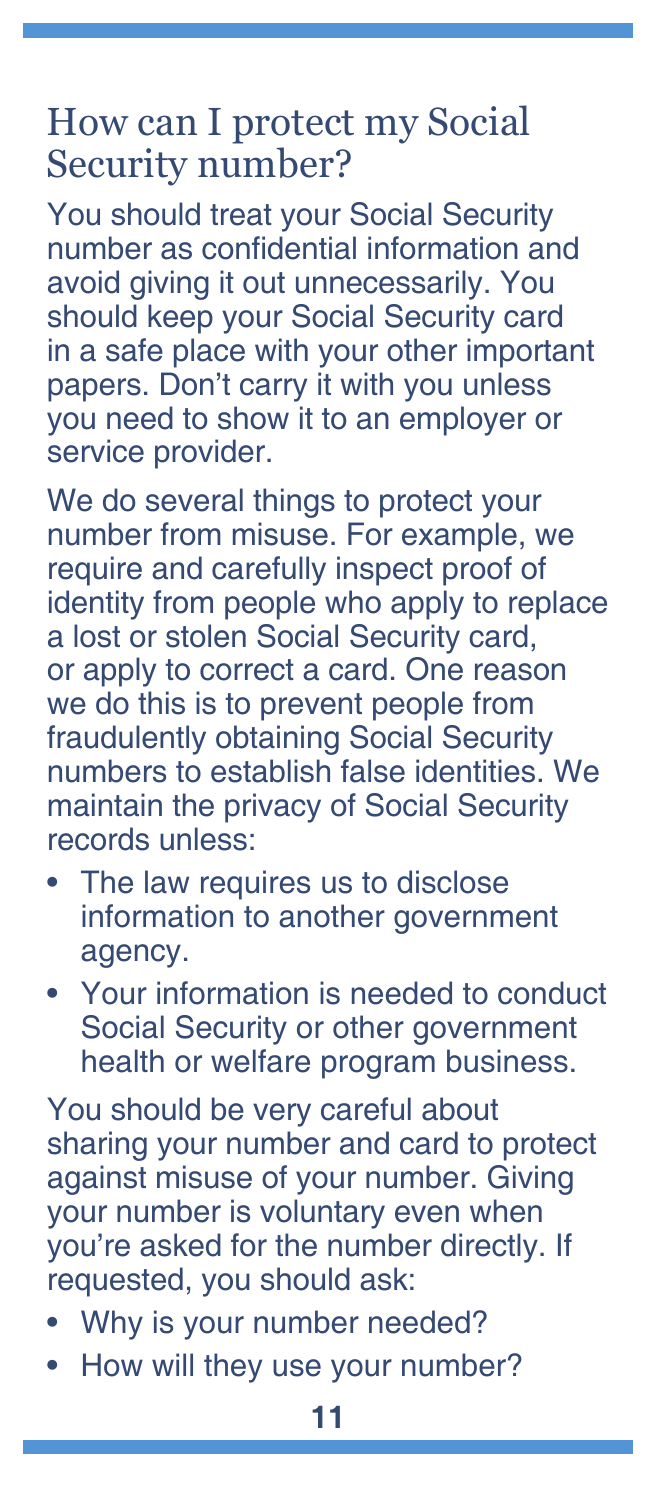- What happens if you refuse?
- What law requires you to give your number?

The answers to these questions can help you decide if you want to give your Social Security number. However, if you are unsure, don't give out your Social Security number until you can confirm the need for it.

## Contacting Social Security

The most convenient way to do business with us from anywhere, on any device, is to visit **[www.ssa.gov](https://www.ssa.gov)**. There are several things you can do online: apply for benefits; get useful information; find [publications](https://www.ssa.gov/pubs/); and get answers to [frequently asked questions](https://faq.ssa.gov/).

When you open a personal *[my](https://www.ssa.gov/myaccount/)* [Social Security](https://www.ssa.gov/myaccount/) account, you have more capabilities. You can review your *Social Security Statement*, verify your earnings, and get estimates of future benefits. You can also print a benefit verification letter, change your direct deposit information, request a replacement Medicare card, get a replacement SSA-1099/1042S, and request a replacement Social Security card (if you have no changes and your state participates).